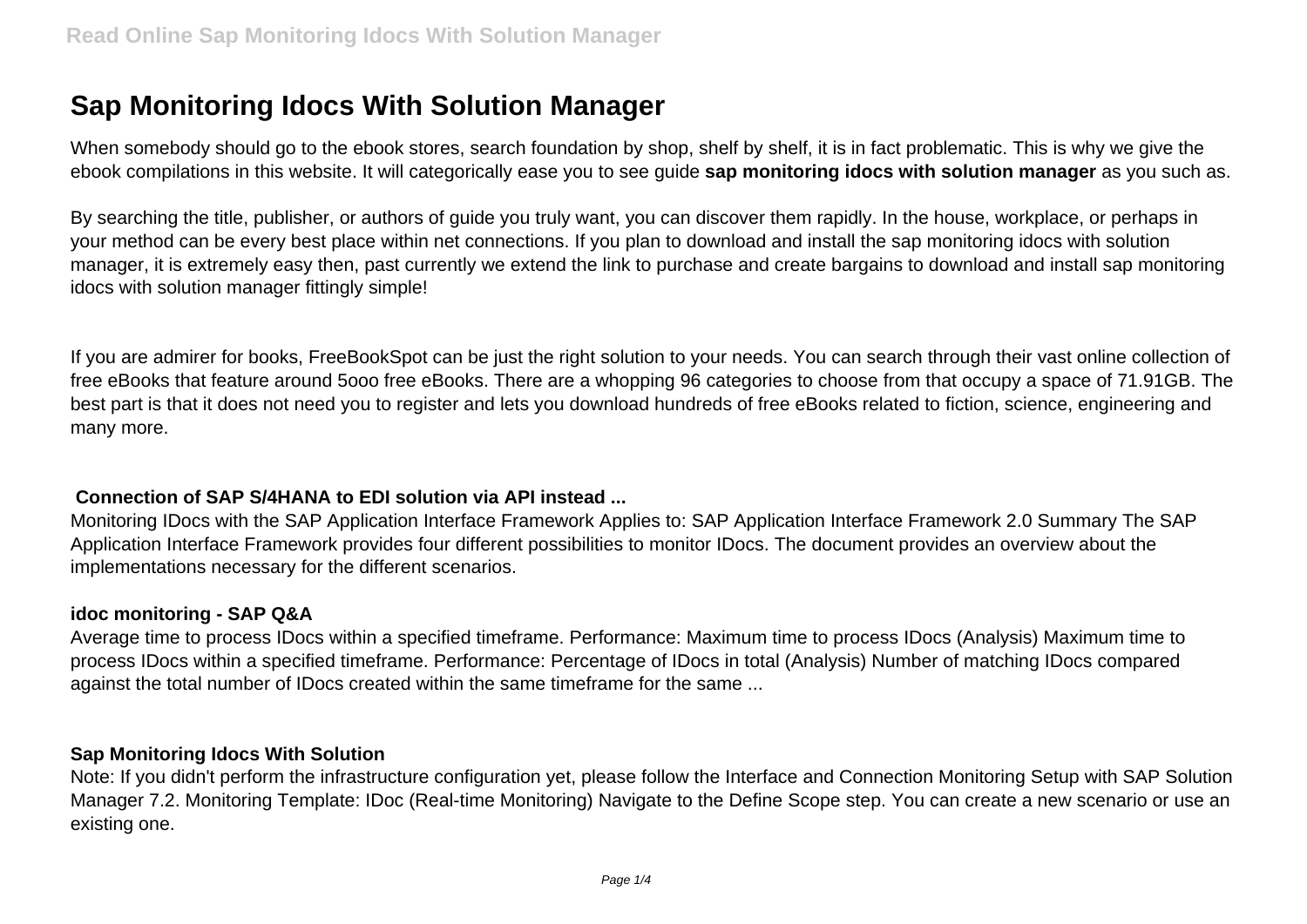# **SAP SD SUPORTE: IDoc\_Configuration**

So what is an IDOC? The acronym stands for "Intermediate Document" and is simply a container which houses data and is passed to another function either within the same system or to another system. Both inbound and outbound IDOCs are supported in SAP. The IDOC itself is made up of three tiers. Tier 1 – The Control Record

# **IDOC Management and Error Handling in SAP S/4 HANA | SAP Blog**

SAP Solution Manager is a state-of-the-art management platform to derive maximum value from your SAP solution. It is included in your support engagement with SAP. Jump-starting SAP S/4HANA implementations with model companies and SAP Activate content

## **Interce Monitoring App - openSAP**

Status Monitor for ALE Messages Use. You use the status monitor to monitor the processing status of IDocs in ALE inbound and outbound processing, and to process IDocs manually. Features. Go to the status monitor selection screen with Tools ? IDoc Interface/ALE ? Administration ? Monitoring ? IDoc Display ? Status Monitor (BD87).

## **IDoc Monitoring - SAP**

SAP IDoc Monitor monitor status and content IDoc monitoring transaction, email notification - alert, editing, correction ... With the IDocMonitor you get a real "ready-to-run" solution. After all, it is quickly installed and ready for use within a few days. Furthermore, you do not need any additional components for software and service.

### **IDoc Channel - support.sap.com**

In this case, we need the IDOC monitoring objects already maintained in the Solution Documentation. More details about the IDOC Monitoring configuration can be found in the Wiki page for IDoc Monitoring. Dashboard Tile Creation Now you need to define the settings. Let's go through each field in this screen:

## **SAP IDoc Monitor - TOP ADD-ON SAP ERP and S/4**

SAP provides an automated IDoc Monitoring functionality in the context of Business Process Monitoring in SAP Solution Manager. This makes it quite easier to check regularly for the correct processing of IDocs on your systems. If you are interested, ...

## **Consolidate Your IDoc Monitoring with SAP Solution Manager**

The following tools are available for monitoring: IDoc Display. All the other fields of the control record are available as selection criteria as well as partners and messages. IDoc numbers. Ports. IDoc Types. You can display a tree structure of the IDoc directly using the IDoc number. The IDoc list is displayed again if several IDocs are selected.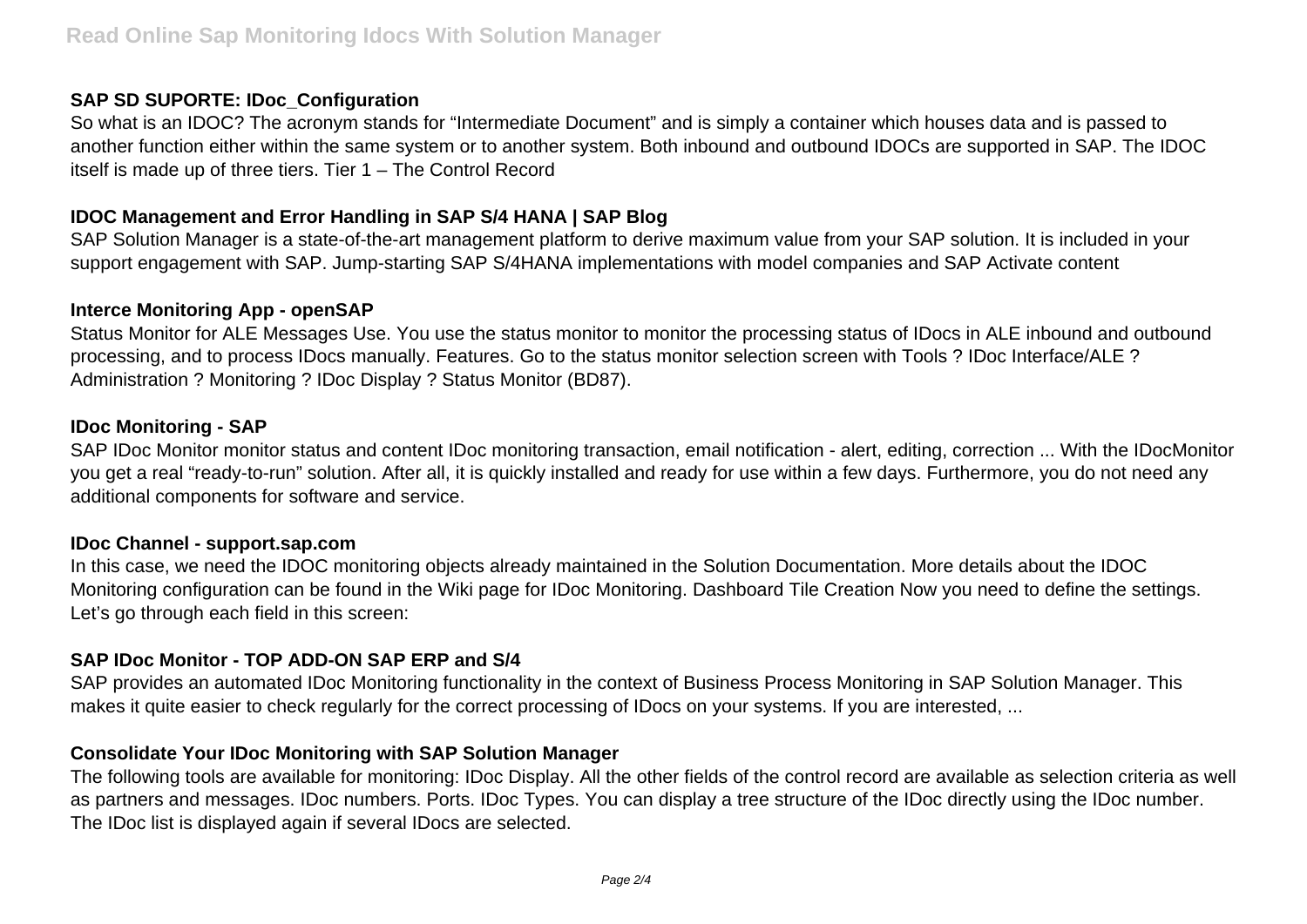# **IDOC Monitoring (Real-Time) - Solution Manager - SAP**

SAP Solution Manager can act as a consolidation system for business process monitoring. In this excerpt from the authors' SAP PRESS book Mastering IDoc Business Scenarios with SAP NetWeaver PI, learn the steps you'll need to use to create and link business processes to multiple systems for monitoring.

# **New Business Process Monitoring functionalities in SAP ...**

2800509 - Composite Note for Advanced Integration Monitoring in Focused Run for SAP Solution Manager Release 2.0 FP01; Focused Run 2.0 FP02 2860641 - Composite Note for Advanced Integration Monitoring in Focused Run for SAP Solution Manager Release 2.0 FP02; Relevant Notes for the Managed System. 2738914 - IDoc: Saving of passport ID at IDoc ...

# **SAP PO->Monitoring: Outbound IDocs – SAP Zero to Hero**

Interce Monitoring App ... Finally, the Interface Monitoring solution includes a Transactional RFC Monitor. tRFC is a protocol used to exchange IDocs between SAP systems, and its monitoring is important to make sure, that nothing is stuck (eg. caused by connectivity issues). In such case, messages can be pushed in this app:

# **Solution Monitoring and Management | SAP**

Hi SAP PO Guys, Today, i will show you step by step to monitor outbound IDocs from SAP ERP to SAP PO and receiver protocol is File system (FTP / SFTP / Shared Folders). In the ERP system landscape, SAP ERP is core system where master data, transaction data managed. In some scenarios, we need…

# **Interface Monitoring: Setup Segment-wise IDoc ... - SAP Blogs**

SAP Solution Manager 7.1 SP12. ... The IDoc monitoring functions in IF Monitoring enable you to restrict the monitoring to specific IDoc interfaces based on the IDoc's header and status information. The monitoring intends to report on errors and growing backlogs for these specific IDoc interfaces on the one hand (monitoring template "IDoc ...

# **Status Monitor for ALE Messages (SAP Library - IDoc ...**

SAP S/4HANA connection to a B2B/EDI solution via SAP API Business Hub. APIs from the SAP API Business Hub can be called by the SEEBURGER Business Integration Suite (BIS) and dynamically routed to proven EDI channels for connecting external business partners. This means that SAP APIs can readily be used today as an alternative to IDocs, for example to transfer orders to SAP ERP that were ...

# **Specific IDOC Monitoring (ICMON 7.2) - Solution Manager ...**

ALE / IDoc Monitoring . Today's blog deals with the new ALE / IDoc monitoring functionality available as of ST-A/PI 01K since beginning of this year. IDoc Monitoring using SAP Solution Manager was already possible in earlier releases, but rather by reusing an unflexible standard